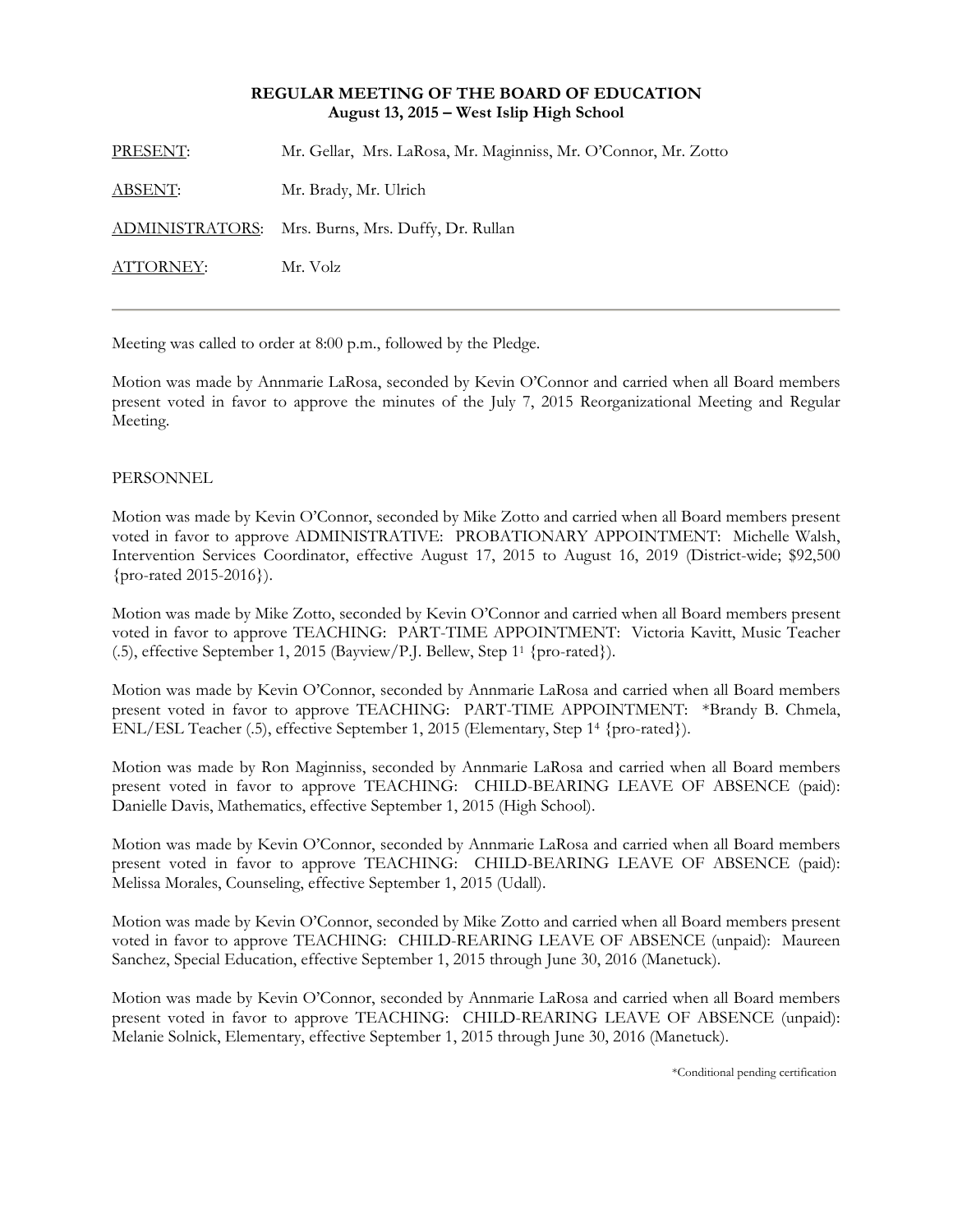Motion was made by Ron Maginniss, seconded by Mike Zotto and carried when all Board members present voted in favor to approve TEACHING: REGULAR SUBSTITUTE: Corine-Ann Maglione, effective September 1, 2015 to February 1, 2016 (High School; Step 11 replacing C. Zeck).

Motion was made by Kevin O'Connor, seconded by Ron Maginniss and carried when all Board members present voted in favor to approve TEACHING: REGULAR SUBSTITUTE: Jaclyn Martella, Counseling, effective September 1, 2015 to June 30, 2016 (Beach; Step 14; replacing L. Nurkin).

Motion was made by Mike Zotto, seconded by Kevin O'Connor and carried when all Board members present voted in favor to approve CLASSIFIED (CIVIL SERVICE): PROBATIONARY APPOINTMENT: Jessica Rega, Part-time Food Service Worker, effective August 27, 2015 (High School; replacing L. O'Keefe {resigned}).

Motion was made by Mike Zotto, seconded by Annmarie LaRosa and carried when all Board members present voted in favor to approve CLASSIFIED (CIVIL SERVICE): PROBATIONARY APPOINTMENT: Christine Rosati, Cafeteria Aide, effective September 1, 2015 (High School; Step 1; replacing L. Kaich {replaced K. Santangelo, retired}).

Motion was made by Mike Zotto, seconded by Kevin O'Connor and carried when all Board members present voted in favor to approve CLASSIFIED (CIVIL SERVICE): PROBATIONARY APPOINTMENT: Donald Wunder, Custodial Worker I, effective August 17, 2015 (High School, District Office; Step 1; replacing M. Oliveto).

Motion was made by Mike Zotto, seconded by Annmarie LaRosa and carried when all Board members present voted in favor to approve CLASSIFIED (CIVIL SERVICE): RESIGNATION: Helen Akley, Cafeteria Aide, effective June 26, 2015 (Bayview).

Motion was made by Kevin O'Connor, seconded by Annmarie LaRosa and carried when all Board members present voted in favor to approve CLASSIFIED (CIVIL SERVICE): RESIGNATION: Dennis Cronin, Groundskeeper I, effective July 10, 2015 (Grounds).

Motion was made by Mike Zotto, seconded by Annmarie LaRosa and carried when all Board members present voted in favor to approve CLASSIFIED (CIVIL SERVICE): RETIREMENT: Carol Consavage, Senior Clerk Typist, effective August 28, 2015 (34.73 years).

Motion was made by Kevin O'Connor, seconded by Annmarie LaRosa and carried when all Board members present voted in favor to approve CLASSIFIED (CIVIL SERVICE): RETIREMENT: William Skinner, Custodial Worker I, effective August 10, 2015 (6.38 years).

Motion was made by Kevin O'Connor, seconded by Annmarie LaRosa and carried when all Board members present voted in favor to approve CLASSIFIED (CIVIL SERVICE): RETIREMENT: Maria Tinelli, Senior Clerk Typist, effective August 28, 2015 (13.5 years).

Motion was made by Ron Maginniss, seconded by Kevin O'Connor and carried when all Board members present voted in favor to approve CLASSIFIED (CIVIL SERVICE): CHANGE IN STATUS: Florence Burns, Cafeteria Aide, effective September 1, 2015 (Bayview; change from a regular substitute; replacing H. Akley {resigned}).

Motion was made by Mike Zotto, seconded by Kevin O'Connor and carried when all Board members present voted in favor to approve CLASSIFIED (CIVIL SERVICE): CHANGE IN TITLE: Michael DeBatt, Groundskeeper I, effective August 31, 2015 (Grounds; Step 10; change from Custodial Worker I; replacing D. Cronin ({resigned}).

Motion was made by Ron Maginniss, seconded by Kevin O'Connor and carried when all Board members present voted in favor to approve CLASSIFIED (CIVIL SERVICE): SUBSTITUTE SPECIAL EDUCATION AIDE: Christine Rosati, effective September 1, 2015.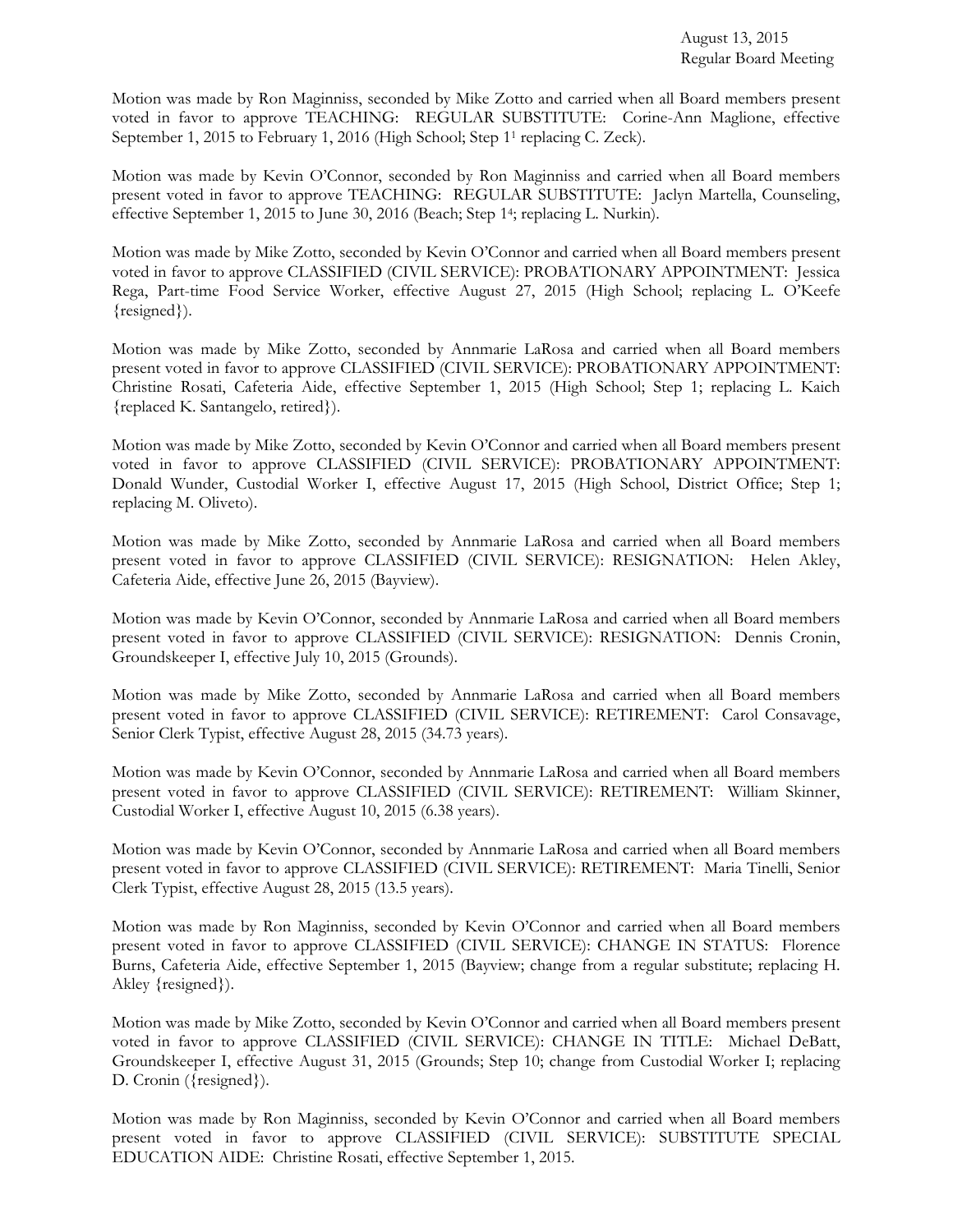Motion was made by Kevin O'Connor, seconded by Ron Maginniss and carried when all Board members present voted in favor to approve OTHER: ALTERNATIVE SCHOOL: (2 nights, \$22,316): Co-Coordinators: Dawn Morrison, effective July 1, 2015; Paulina Panagos, effective July 1, 2015.

Motion was made by Kevin O'Connor, seconded by Ron Maginniss and carried when all Board members present voted in favor to approve OTHER: AUDITORIUM TECHNICIANS 2015-2016: (School Functions -\$85 per event; Rental Functions - \$60 per hour): Jesse Fawess, Frank Franzone, David Kaufman, James Krais, Leonard LaPinta, Arthur Machowicz, Lisa Martinolich, Michael Saganic, Richard Santeramo, Joseph Senatore, Melissa Senatore, John Simeone.

Motion was made by Ron Maginniss, seconded by Kevin O'Connor and carried when all Board members present voted in favor to approve OTHER: CONCERT HALL MANAGERS 2015-2016: James Krais, High School, (\$3,473 stipend); Arthur Machowicz, Beach Street Middle School, (\$798 stipend); Leonard LaPinta, Udall Road Middle School, (\$798 stipend).

Motion was made by Mike Zotto, seconded by Kevin O'Connor and carried when all Board members present voted in favor to approve OTHER: FALL 2015 HIGH SCHOOL COACHES: FOOTBALL: Scott Mattera, Varsity/J.V. Volunteer Coach (replacing J. Dooley approved at the June 11, 2015 BoE meeting).

Motion was made by Mike Zotto, seconded by Kevin O'Connor and carried when all Board members present voted in favor to approve OTHER: FALL 2015 MIDDLE SCHOOL COACHES: CHEERLEADING: Erica Bucking, Beach 7-8 Coach; Lori Interlicchio, Udall 7-8 Coach (replacing B. Siragusa approved at the June 11, 2015 BoE meeting).

Motion was made by Ron Maginniss, seconded by Kevin O'Connor and carried when all Board members present voted in favor to approve OTHER: PREFERRED SUBSTITUTE RESIGNATION: Kristen Caulfield, Preferred Substitute, effective June 26, 2015 (High School).

Motion was made by Kevin O'Connor, seconded by Mike Zotto and carried when all Board members present voted in favor to approve OTHER: PREFERRED SUBSTITUTE: Edward Jablonski, Preferred Substitute (Sub Room) effective September 1, 2015 (High School; \$159.49 per day; replacing K. Caulfield).

Motion was made by Ron Maginniss, seconded by Kevin O'Connor and carried when all Board members present voted, with the exception of Annmarie LaRosa who abstained from voting, in favor to approve OTHER: INSTRUCTIONAL SWIM AND FAMILY SWIM PROGRAM 2015-2016: SUPERVISORS (\$40 per hour): Jeremy Robertson, Head Supervisor; Noreen Matthews, Supervisor; KristiLee Schubert-Hender, Supervisor; Karyn Storan, Supervisor; Jamie Storeoshenko, Supervisor. LIFEGUARD (\$10 per hour): Cameron Ashe-Kollar, Tara Berdolt, Matt Boniberger, Justin Bosch, Dan Cameron, Patrick Carter, Lauren Coll, Vanessa Costantino, Shannon Culkin, Maggie Delli-Pizzi, Nick Galeto, Jillian Gordon, Jack Hueber, Sierra Koehler, Kayla LaRosa, Samantha Massmann, Eric Mauri, Loudon Meringolo, Palma Millet, Justin Mitchell, Melissa Olenik, Miranda Paterno, Kelly Parrett, Nicos Prokopiou, Julia Rion, Victoria Scheidling, Samantha Wiatrak, Patryk Wlodkowski.

Motion was made by Kevin O'Connor, seconded by Annmarie LaRosa and carried when all Board members present voted in favor to approve OTHER: SUBSTITUTE TEACHER (\$115 per diem): Amanda Hughes, effective September 1, 2015.

Motion was made by Mike Zotto, seconded by Annmarie LaRosa and carried when all Board members present voted in favor to approve OTHER: SUBSTITUTE TEACHING ASSISTANT (\$85 per diem): Amanda Hughes, effective September 1, 2015.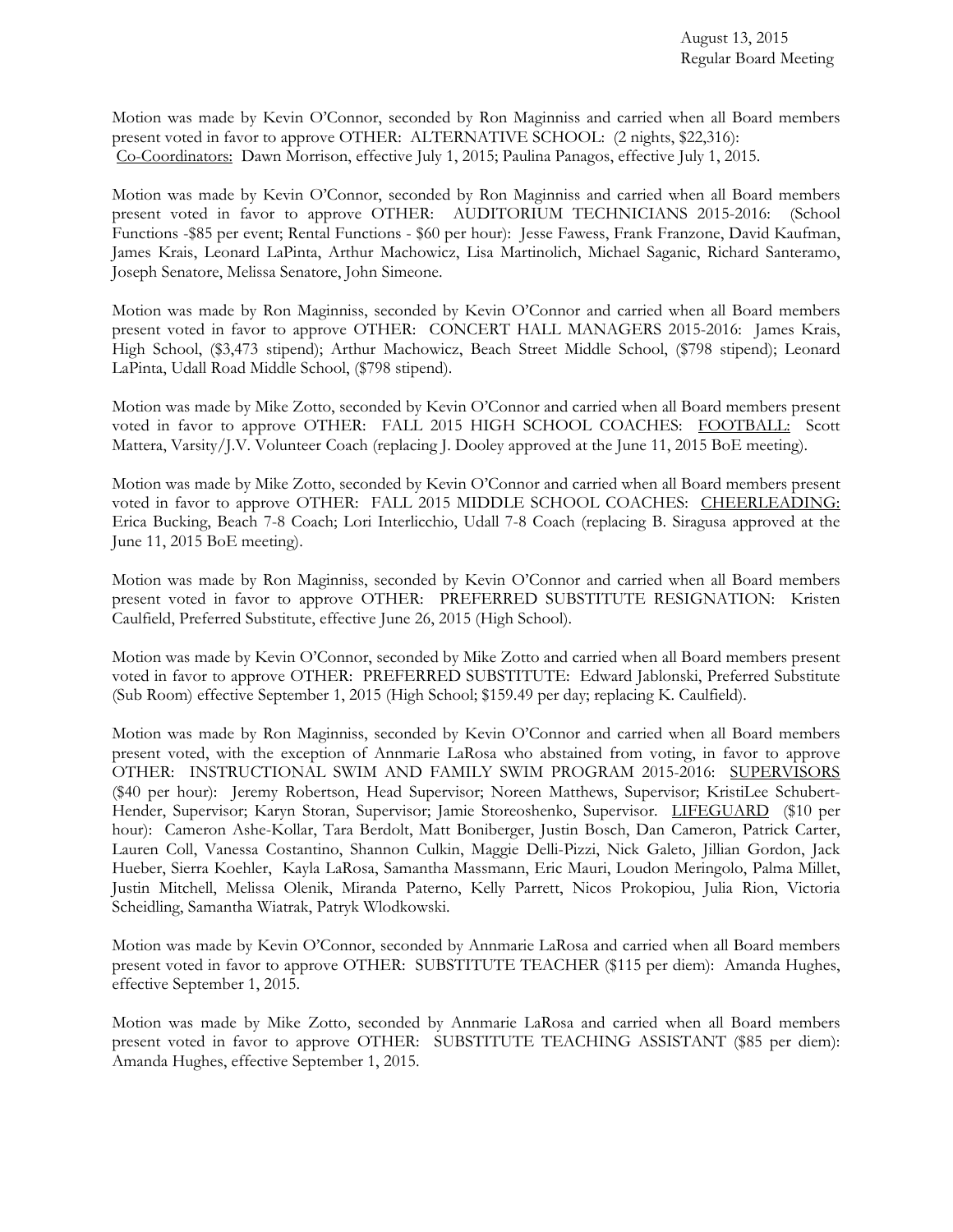#### CURRICULUM UPDATE

Dr. Rullan informed the audience that over 1,400 applications were received and reviewed for elementary positions and 120 candidates were invited back. The Summer Investigations Program was held for four weeks and 79 students attended. The Regents Review courses have concluded and Regents exams were held on August 12 and 13. Results are expected next week. Grades 3-8 ELA/math assessment results will be presented at the September 10, 2015 Board meeting. New Teacher Orientation will take place on August 25, 2015\*, all staff returns on September 1, and students return on September 2. *(\* Date changed to August 31.)* 

#### REPORT OF BOARD COMMITTEES

Finance Committee: Ron Maginniss reported on the meeting held on 8/13/2015. Items reviewed included the May and June treasurer's report, May's Extracurricular report, May and June payroll summary, claims audit report and June and July's System Manager Audit trail report. Warrants, May financial statements, surplus of textbooks and Master D Typewriter, Ahold Financial donation, 2015-2016 cafeteria bids, 2015- 2016 special education contracts, Smartweb, Inc. contract and approval of 2015-2016 resolutions for Tax Levy, Income Eligibility Guidelines for Free and Reduced Lunch, and Roof Repairs Bid were also reviewed.

Policy Committee: The committee had a First Reading on the following policies: No. 3110 School Sponsored Media; No. 3130 Senior Citizens; No. 3150 School Volunteers.

Motion was made by Annmarie LaRosa, seconded by Kevin O'Connor and carried when all Board members present voted in favor to waive a Second Reading and approve the above listed policies.

#### FINANCIAL MATTERS

The treasurer's report for June was presented. Beginning balance as of 5/31/2015 \$41,755,144.98; ending balance as of 6/30/2015 : \$16,404,884.33.

Motion was made by Mike Zotto, seconded by Kevin O'Connor, and carried when all Board members present voted in favor to approve the following budget transfers: 3205 – 3239.

Motion was made by Kevin O'Connor, seconded by Annmarie LaRosa, and carried when all Board members present voted in favor to approve the following donations: Ahold Financial/Manetuck in the amount of \$954.25.

Motion was made by Annmarie LaRosa, seconded by Kevin O'Connor, and carried when all Board members present voted in favor to approve the following surplus items: *Lord of the Flies* textbooks (17), *The Pigman*  textbook (1), *Frankenstein* textbook (1*), The Stranger* textbook (1), *Dance Hall of the Dead* textbooks (48), *Write Source 2000 Skills Books Grade 6* (125), *Write Source 2000 Skills Book Grade 7* (20), *Write Source 2000 Skills* (200), Olympia Master D Typewriter.

Motion was made by Kevin O'Connor, seconded by Annmarie LaRosa, and carried when all Board members present voted in favor to approve 2015-2016 Special Education Contracts: Anderson Center for Autism, Cleary School for the Deaf, Deer Park School District, Home Care Therapies, LLC, d/b/a Horizon Healthcare Staffing, Laura Anne Hershberger, M.D., Metro Therapy, Nassau Suffolk Services for Autism, New England Center for Children, NYSARC, Inc.

Motion was made by Kevin O'Connor, seconded by Ron Maginniss, and carried when all Board members present voted in favor to approve the following Long Island School Food Nutrition Directors' Association Cooperative Bids 2015-2016: Bread, Dairy, Dishmachine Cleaning, Drinks, Frozen, Grocery, Ice Cream, Meat, Paper, Snacks.

Motion was made by Kevin O'Connor, seconded by Annmarie LaRosa, and carried when all Board members present voted in favor to approve Resolution: re: 2015-2016 Tax Levy.